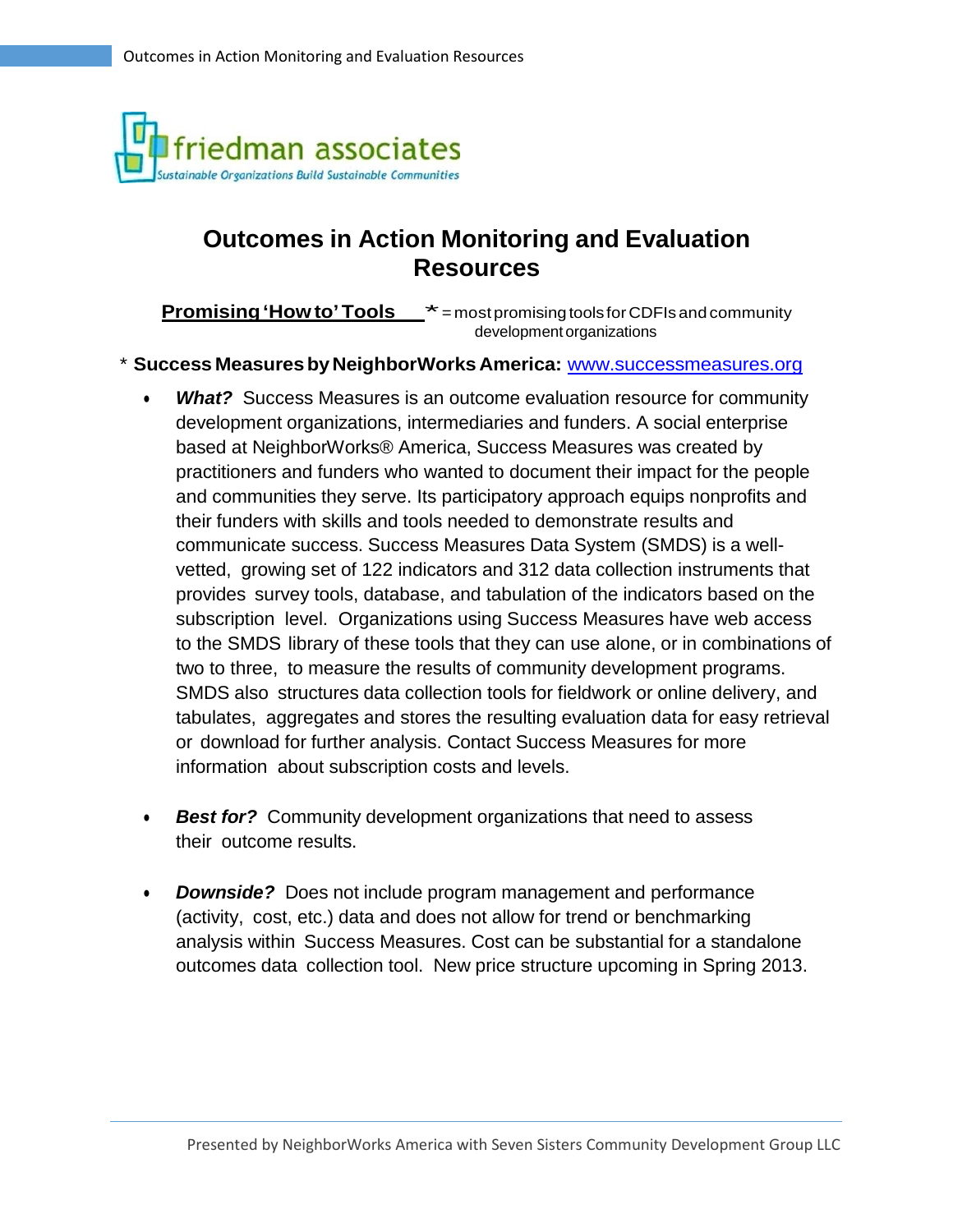**microTracker with MicroTest by FIELD at the Aspen Institute** performance and outcomes monitoring system for microenterprise development programs: [www.microTracker.org;](http://www.microtracker.org/) [www.microtest.org](http://www.microtest.org/) and <http://www.fieldus.org/Publications/DataThatWorks.pdf>

- *What?* microTracker and MicroTest data management tools are designed by practitioners and administered by FIELD at The Aspen Institute since 1998 to assess and improve program performance and outcomes. These tools include a national microfinance and microenterprise program census and directory (microTracker); standard program performance and outcome indicators, tools, and protocols (MicroTest); and robust online benchmarking tools (microTracker) and MicroTest custom reports. Annual microTracker subscriptions available at 3 levels: basic (free); premium (\$250/year); and premium plus that includes MicroTest tools, protocols (includes review of your data by FIELD staff), and custom reports (\$650/year). MicroTest training is required for new premium plus subscribers (training packages range from \$650 for online training to \$4,800 for a 2 day intensive MicroTest+ capacity building onsite training and one year of technical assistance). *Data that Works* is a handbook to guide data management capacity building.
- *Best for?* microTracker and MicroTest are 'must have' tools for organizations with microenterprise/self-employment programs. Very good for establishing the use of basic data management best practices used in the microfinance and microenterprise industry. Tools can be adapted for other program performance and outcome monitoring purposes.
- *Downside?* Does not track metrics for small businesses at entry (over 5 employees) or other asset building strategies (IDAs for other purposes, homeownership, etc.).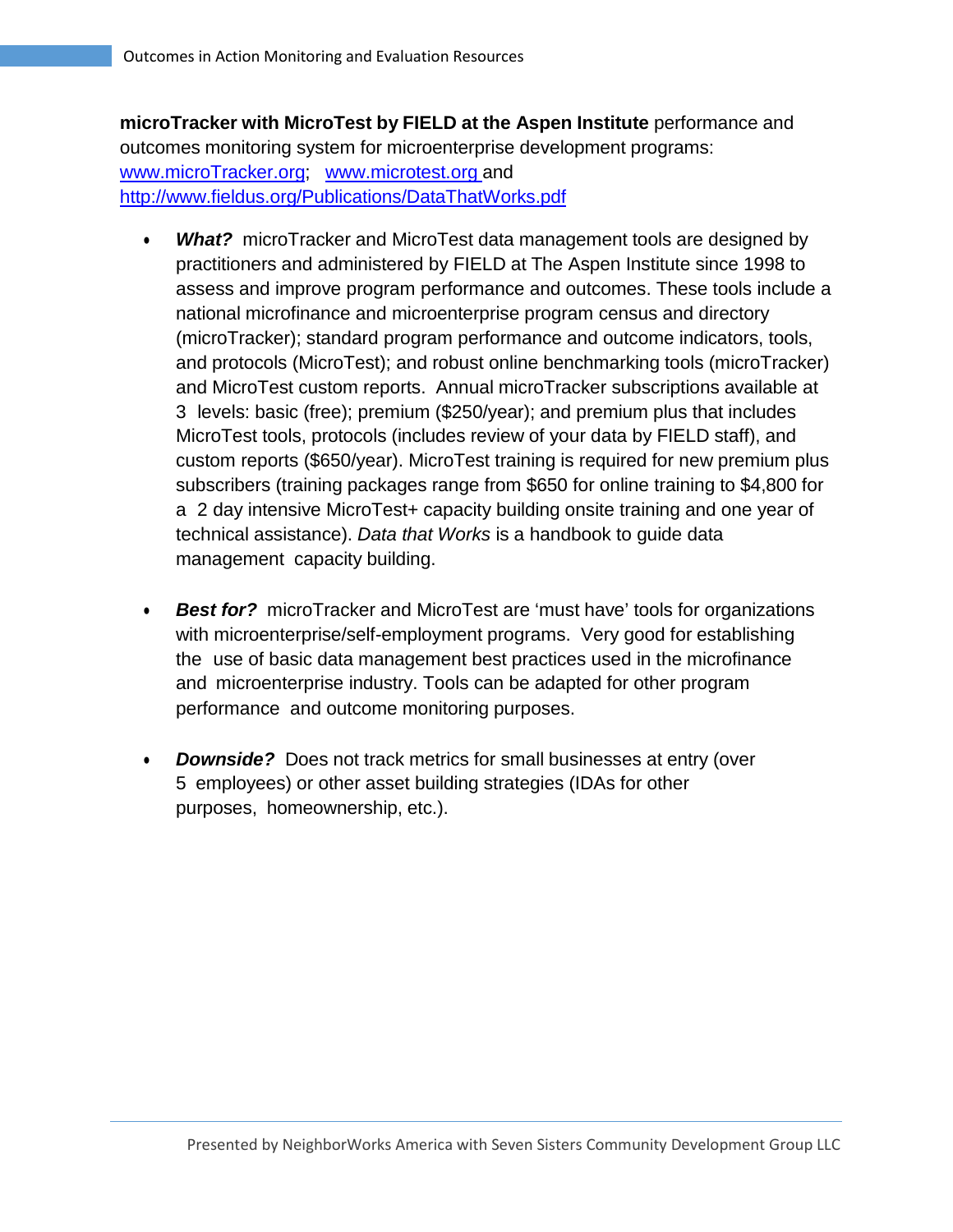# \* **CDFI Assessment & Rating System (CARS):**

<http://www.carsratingsystem.net/default.asp>

- *What?* Launched by the Opportunity Finance Network in 2004, CARS<sup>™</sup> is now an independent third-party assessment of a CDFI's impact performance *and* financial strength and performance. CARS™ helps investors confidently assess CDFIs that match their social objectives and risk parameters. A CARS™ assessment includes past performance, current financial position, and risk factors in the future. Ratings are based on five years of historical performance. Contact CARS for more information about rating costs and levels.
- *Best for?* CARS™ currently rates CDFI loan funds with a minimum of five years of lending activity. CDFIs do not need to be certified by the U.S. Treasury Department's CDFI Fund and do not need to be members of Opportunity Finance Network. CARS™ has a three-tiered pricing structure for CDFIs based on their total assets—the larger the CDFI, the higher the fee.
- *Downside?* Cost is substantial for CARS fees as well as staff time needed to implement.

# \* **TechSoup for MIS/ technology** <http://www.techsoup.org/> **& Nonprofit Technology Network** [www.nten.org](http://www.nten.org/)

- *What?* TechSoup connects nonprofits with free or deeply discounted new technology products, plus the learning resources needed to make informed decisions about technology and operate at full potential. TechSoup and NTEN build up the tech know-how. In addition to the free stuff available to everyone, NTEN membership—whether for individuals (at \$85/year) or entire organizations (\$1000/year)— gives immediate access to cutting edge technology resources. Here's an example: NTEN Tech Spending/investment benchmarking tool: <http://benchmarks.nten.org/>
- **Best for?** Everyone! Best if you have technology plan and support staff.
- *Downside?* What downside?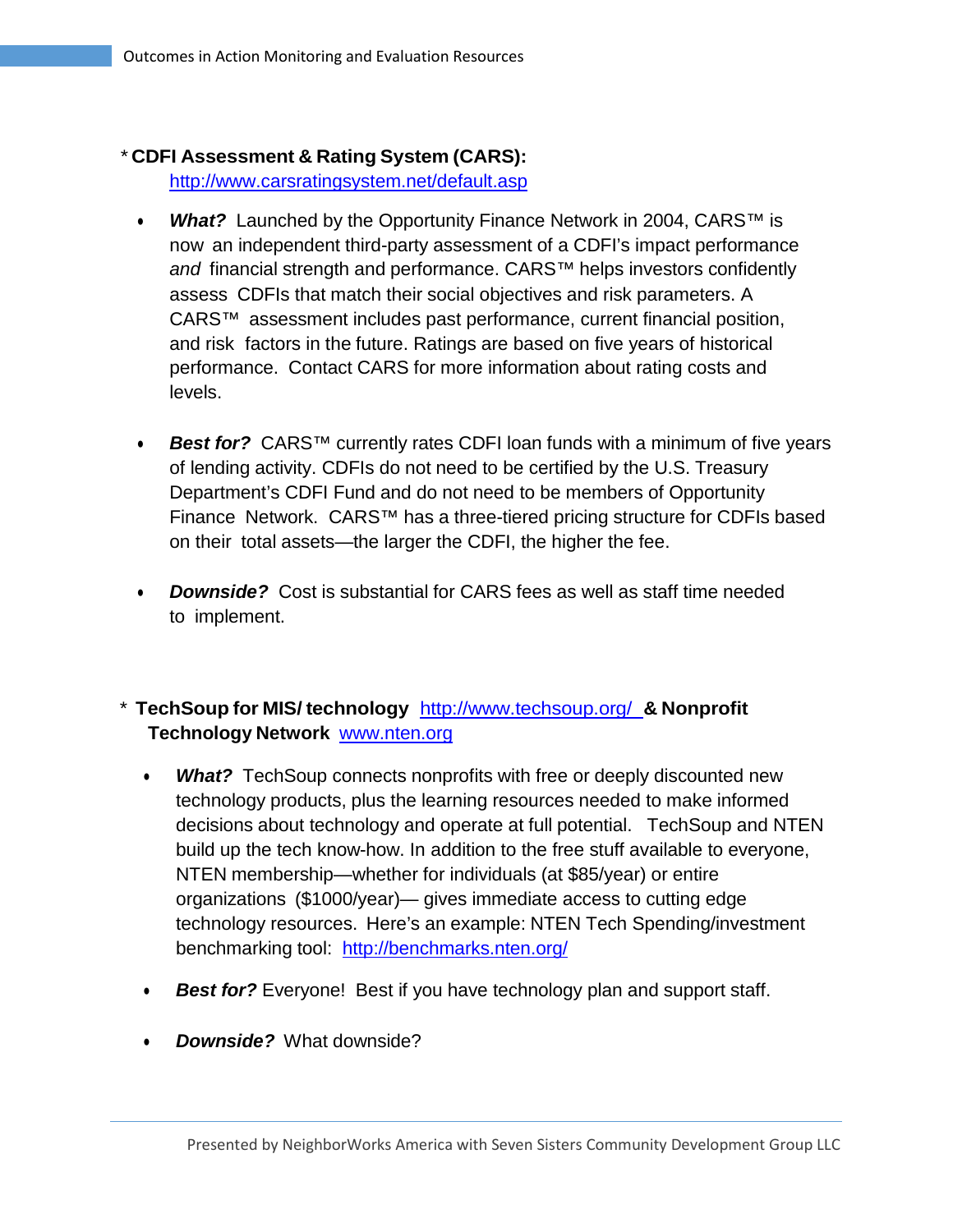- \* **Social ReturnonInvestment(SROI) & Economic Impact Analysis: [www.implan.com;](http://www.implan.com/) Impact Reporting and Investing Standards (IRIS) <http://iris.thegiin.org/about-iris>**
	- *What?* IMPLAN software calculates direct, indirect, and induced economic impact based econometric multipliers on social accounting matrices (SAMs & biz transactions) in a specified geographic region. *A complete economic assessment package including data, software, and an external hard drive, providing economic resolution from the National level down to the ZIP Code level. Cost is*

*~\$800/county, with state and national packages available for higher rates. See website for more information.*

IRIS has been administered by the Global [Impact Investing](http://www.thegiin.org/cgi-bin/iowa/council/index.html) Network (GIIN) [Investors'](http://www.thegiin.org/cgi-bin/iowa/council/index.html) Council since 2008 to provide a common language and framework that allows comparison and communication across the breadth of national and international organizations that have social or environmental impact as a primary driver. IRIS provides a library of indicators with standard definitions that empowers companies and funds to refine their current performance tracking and enables comparison to other organizations and industry-wide performance benchmarks. IRIS is free for the public good.

- *Best for?* Both IMPLAN and IRIS are best for CDFIs with dedicated data MIS & analysis staff as these take considerable resources to learn, sustain and use to show your 'triple' bottom line—economic, social, and environment returns.
- *Downside?* IMPLAN requires that you have job FTE, NAICS codes, etc. about the businesses you serve. It may be hard to adapt if you have many unique business types you serve.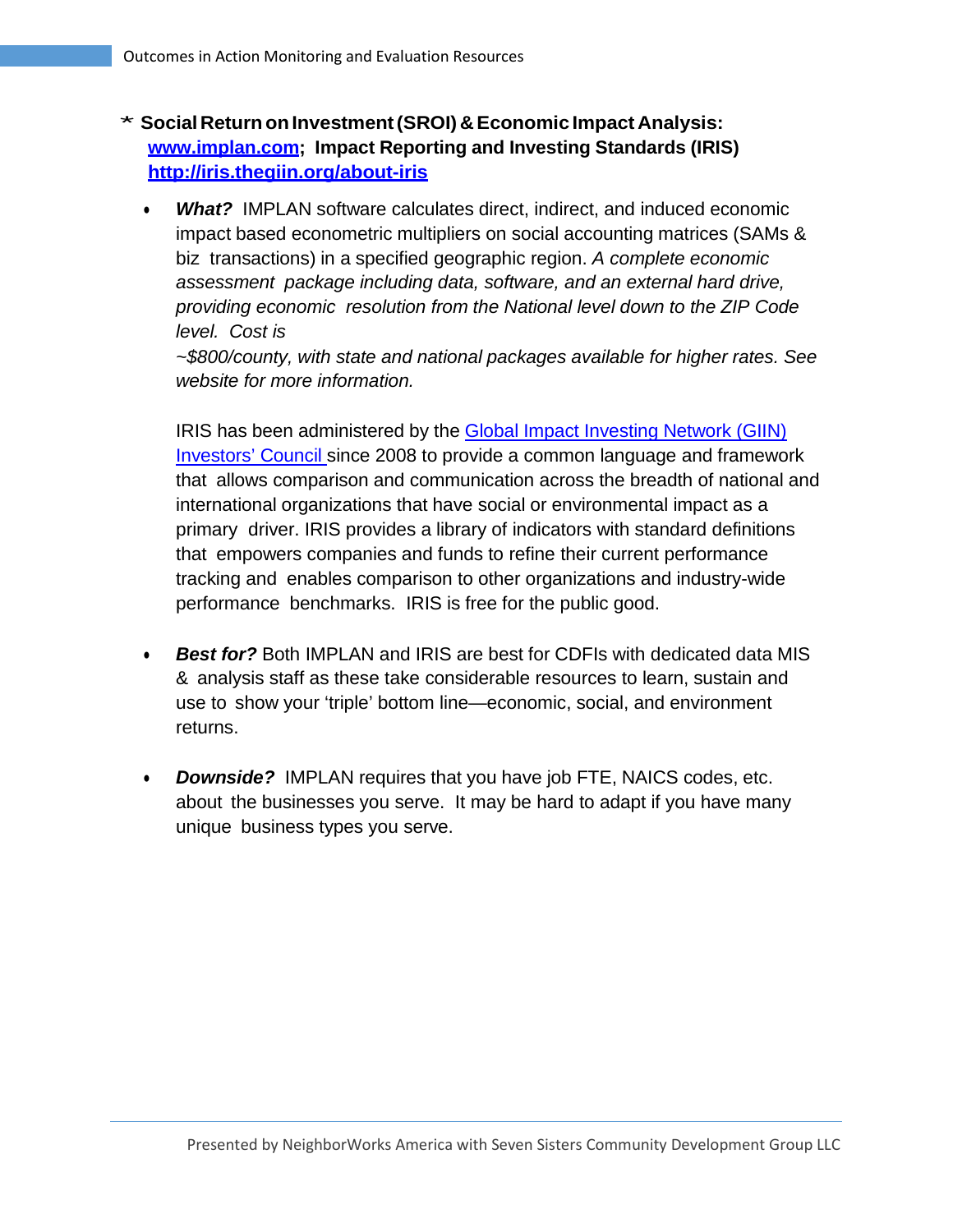## \* **Policy Map: [www.policymap.com](http://www.policymap.com/)**

• *What?* Managed by the Reinvestment Fund (TRF)-- a CDFI that works across the Mid-Atlantic. PolicyMap is a fully web-based Geographic Information System. It captures data in visually powerful ways through custom demographic maps, tables, reports and analysis tool, Analytics. GIS mapping can incorporate your own data and leverage it against the thousands of indicators already available in PolicyMap. Available data includes the latest demographics from census, real estate data, health data, mortgage trends, school performance scores, etc.. As of March 2013 Standard Single User License: \$2,000 annually or

\$200/month for 5 users. 7 day free trial available.

- *Best for?* Community development organizations that need to assess and show need for their services in specific geographic regions.
- *Downside?* Can be a substantial investment so best if used to its fullest